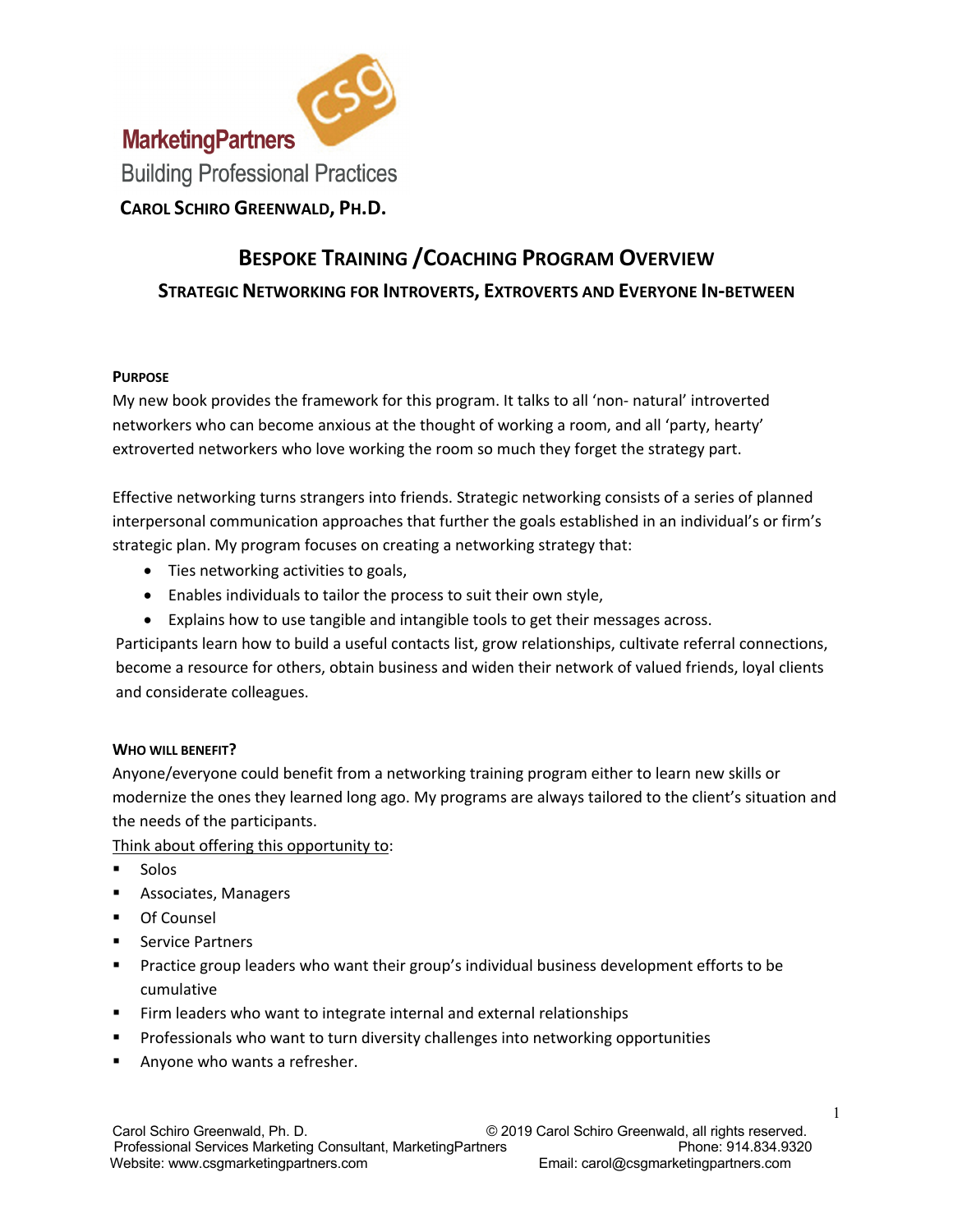

## **MY APPROACH: I SEE TRAINING AND COACHING AS COMPLEMENTARY TECHNIQUES.**

It is my belief that everyone can learn business development basics because the process uses the same skills lawyers employ daily at work: questioning techniques, research, analysis, planned approaches, sequential decision points.

Training is a way to educate groups of people about new skills, new trends, new approaches. It presents practice forums where role-playing engages participants in simulated networking conditions. But training rarely changes individual behavior.

In my experience, the most effective way to learn personal skills such as networking is through one-onone coaching because it creates a supportive environment where it is safe to be honest. The confidential, private nature of coaching encourages "ah-ha's" – those moments when someone internalizes new information and sees its personal relevance.

So, my networking program combines the two approaches. I support the learning objectives through training sessions and the adoption of new behaviors through individual coaching sessions.

- Program content is tailored to the objectives of the individual and/or firm.
- **•** The mix of training and individual sessions is customized to the people selected for the class, the subject matter emphasis you want, and the goals of the firm.
- **•** The exact number of training and coaching sessions will vary according to the interests of the individuals and/or their firm.
- Pricing reflects program scope, number of participants and amount of private coaching activity.
	- o In addition to my consulting fee, the firm should plan to include in their professional development budget one membership fee for a networking group or professional association for each person in the program.

#### **CONTENT**

- § Readings and worksheets from my book, *Strategic Networking for Introverts, Extroverts and Everyone In Between* (American Bar Association, Law Practice Division, 2019).
	- o Other readings as appropriate.
- Readings will be supplemented by group exercises, including role play, and class conversations with guest networkers.
- **•** Participants will have between meeting assignments related to their personal networking goals.